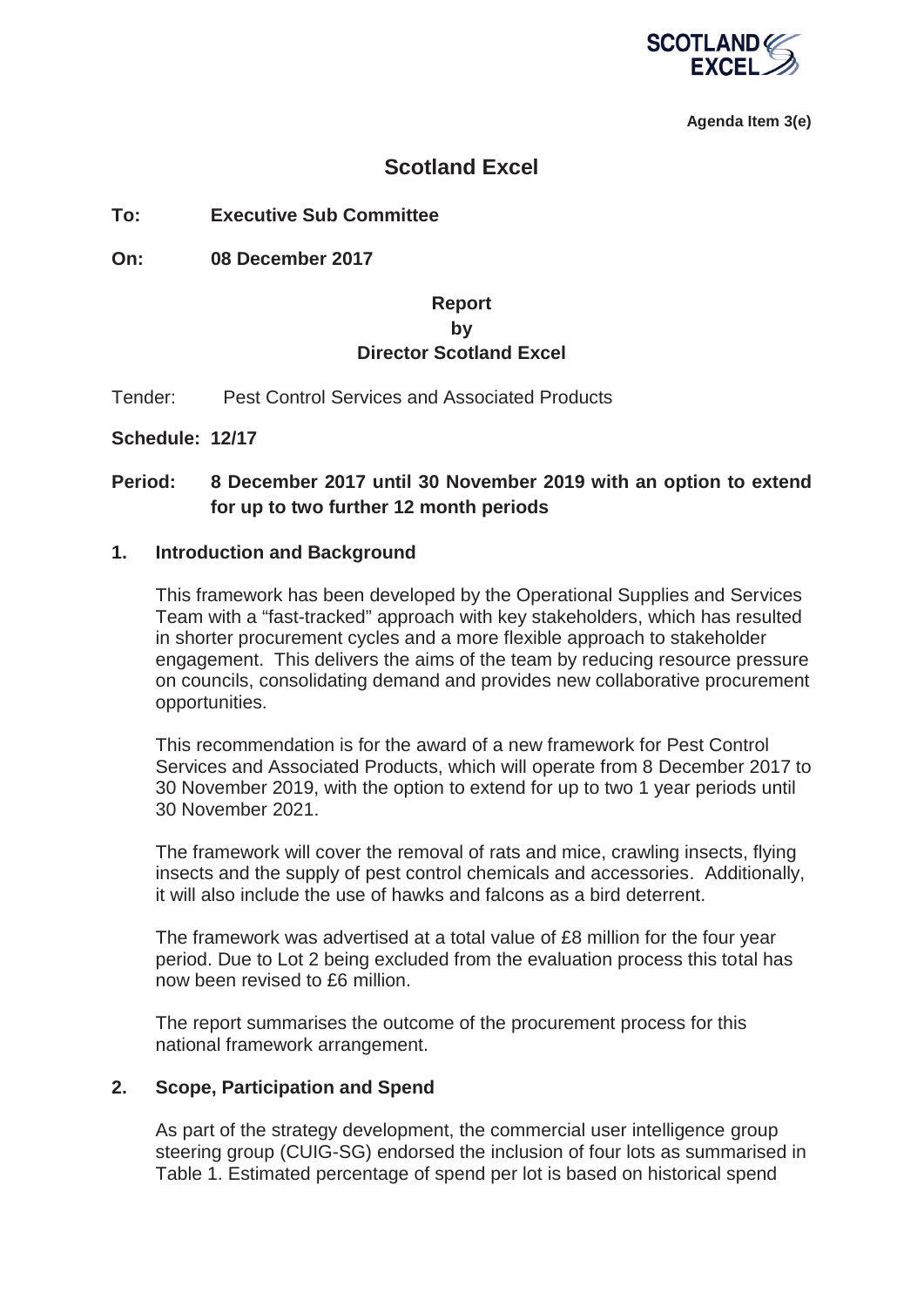data but actual purchasing patterns may differ depending on council requirements.

| Lot Number | Lot Name                      | Estimated %age of<br>Spend |
|------------|-------------------------------|----------------------------|
| Lot 1      | <b>Pest Control Services</b>  | 25%                        |
| Lot 2      | <b>Bird Control Services</b>  | 25%                        |
| Lot 3      | <b>Birds of Prey Services</b> | 25%                        |
| Lot 4      | <b>Pest Control Chemicals</b> | 25%                        |

**Table 1: Lotting Structure** 

The lotting structure recognises the importance of councils being able to purchase pest control services whilst allowing access for a range of suppliers to bid.

The Scotland Excel Operational Supplies and Services Team engaged with the councils to request requirements and anticipated timescales for tenders. Of all responses received, 84% of respondents confirmed they would like this opportunity tendered in the first two years of the team being in place.

## **3. Procurement Process**

A Prior Information Notice (PIN) was published on 11 May 2017 which resulted in expressions of interest from 13 companies. A number of supplier engagement meetings were held to understand the current marketplace, inform the supply base of Scotland Excel's intentions and to generate interest from SME's.

As the CUIG-SG endorsed a 'fast-tracked' approach to this opportunity, a more flexible approach to stakeholder engagement was taken.

As a matter of best practice and to ensure that the framework aligned with the councils' requirements, a programme of consultation was conducted to understand their current purchasing practices and future requirements that could be covered by this framework.

This information was used to generate the specifications and selection/award criteria.

To ensure maximum competition, an open tender process was followed to establish the framework. The tender was advertised on the Official Journal of the European Union and the Public Contracts Scotland portal on 26 August 2017. The tender process was conducted using the Public Contracts Scotland Tender system (PCS-T).

The procurement process followed a two-stage tendering procedure. Stage one, Qualification was conducted using the European Single Procurement Document (ESPD). Within the ESPD tenderers are required to answer questions relating to conduct and business probity along with questions on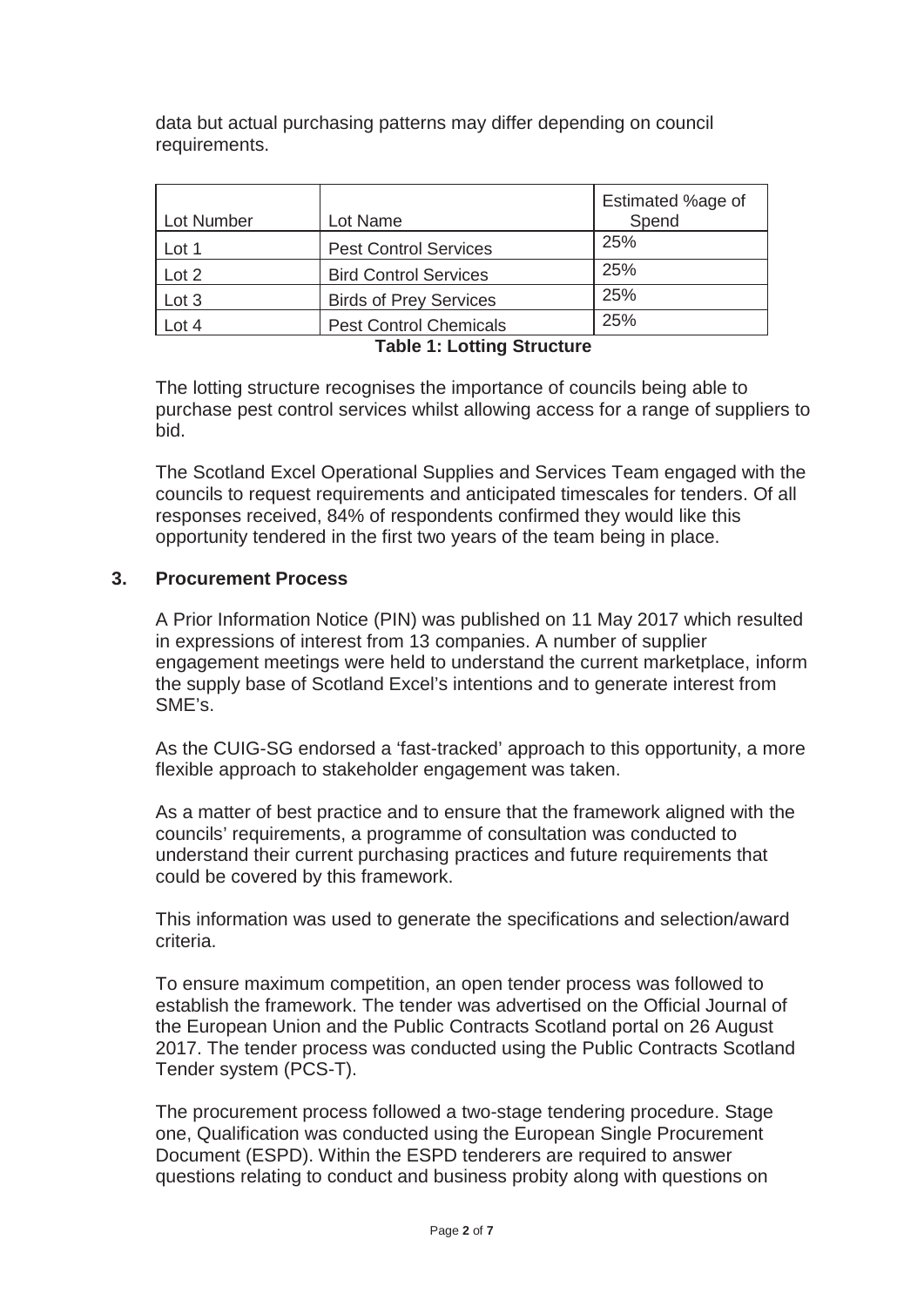insurance, financial standing, quality management, health and safety and environmental management.

At the second stage of the process, the offers were evaluated against the following criteria and weightings for all lots:

| Commercial | 80%        |
|------------|------------|
| Technical  | <b>20%</b> |

Within the technical section for both lots, bidders were required to complete scored questions and provide method statement to evidence their knowledge and general suitability as service providers. This included, servicing the framework requirements, supply chain sustainability issues, community benefits and fair work practices.

Within the commercial section, bidders were invited to offer on a lot-by-lot basis.

## **4. Report on Offers Received**

Offers received were as follows;

- The tender document was downloaded by 19 companies
- 9 tender responses were received
- 1 late bid was submitted which was rejected
- After review, 1 non-compliant bid was removed from the evaluation process

A summary of all offers received and their SME status is provided in Appendix 1.

Following a full evaluation, scoring was completed, and Appendix 2 confirms the scoring achieved by each bidder.

The quality and range of responses for lot 2 made it not possible to carry out a full evaluation due to a number of abnormally low and high bids. As a result, this lot was excluded from the evaluation process and no recommendation will be made.

## **5. Recommendations**

Based on the evaluation undertaken in line with the criteria and weightings set out above, it is recommended that a multi supplier framework agreement is awarded to 7 suppliers across the 3 lots as outlined in Appendix 2.

The 7 recommended suppliers are a range of small and large businesses which provide the choice, scope and broad range of services and products required by councils as well as representing best value and providing geographical coverage.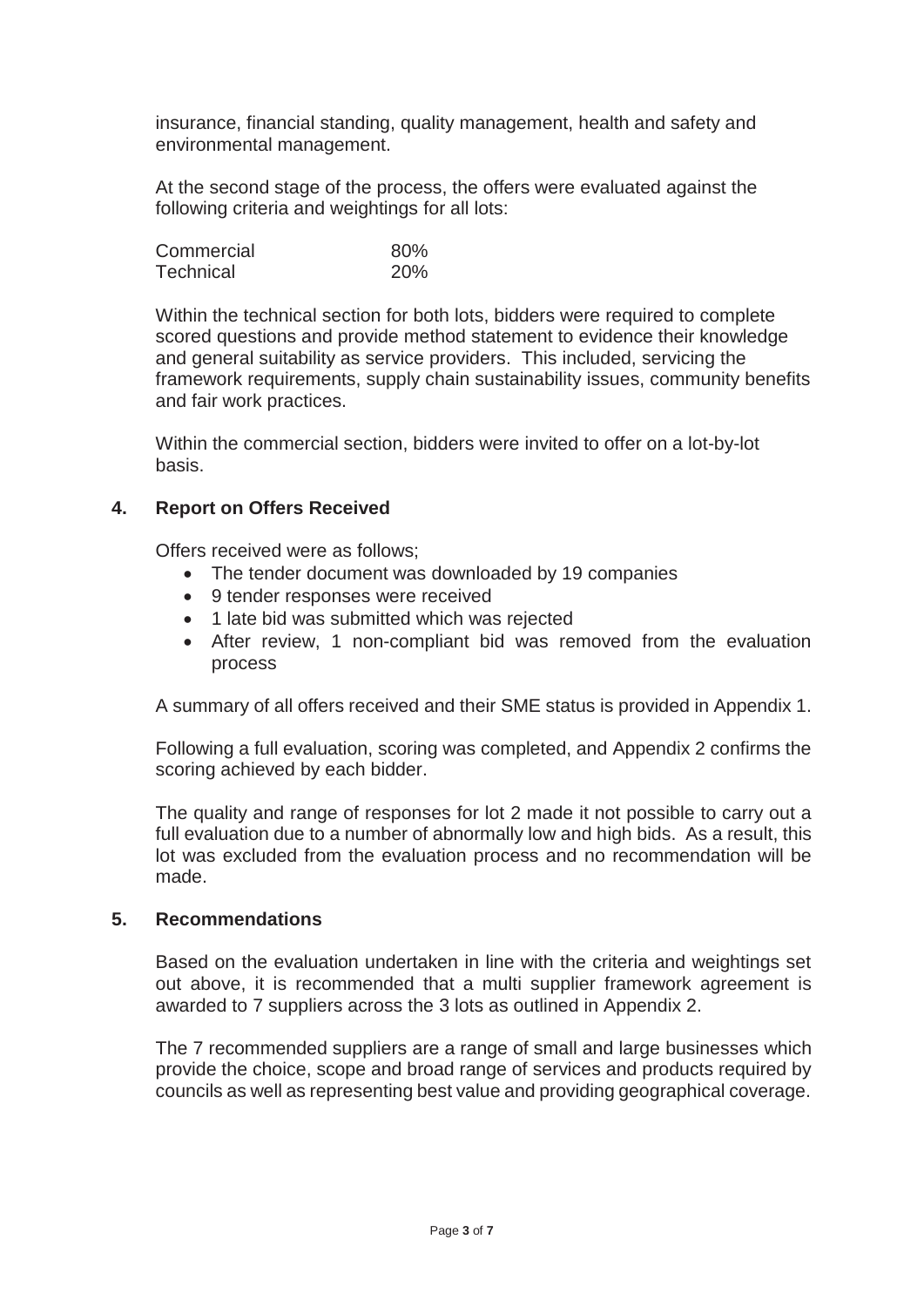## **6. Benefits**

## **Savings**

The projected average saving across all councils is 5% which equates to an estimated total saving of approximately £75k per annum, based on current spend forecasts.

Savings that can be achieved will depend on a council's purchasing practices and the mix of products and services that each council requires.

Finally, this new framework supports councils by reducing workload and resource pressure, allowing council procurement teams to focus on other priorities whilst still providing best value for these requirements.

#### **Price Stability**

Within all lots proceeding to award, the 7 recommended bidders have agreed with the special conditions of framework which states that suppliers will hold their prices firm for the first 12 months of the contract.

After the initial 12 month period, suppliers may submit a price increase on an annual basis. Any price increase will not exceed the rate of the Consumer Price Index (CPI) increase in the preceding 12 months.

#### **Sustainable Procurement Benefits**

#### **Community Benefits**

The majority of suppliers have made major commitments in terms of the type and volume of community benefits that will be delivered locally should they be successful in securing work under the framework.

A sample of the wide range of benefits offered directly relating to work awarded under the framework includes:

- employability events and training sessions to council apprentices
- employability workshop or events in schools, college or community groups
- sponsorship of local sports teams and community events
- donations of products and vouchers
- recruitment of apprentices
- recruitment of full time employees

#### **Fair Work Practices**

Bidders were also asked to confirm their approach to fair work practices and the Scottish Living Wage. Of the 7 recommended suppliers;

• 4 suppliers are accredited living wage employer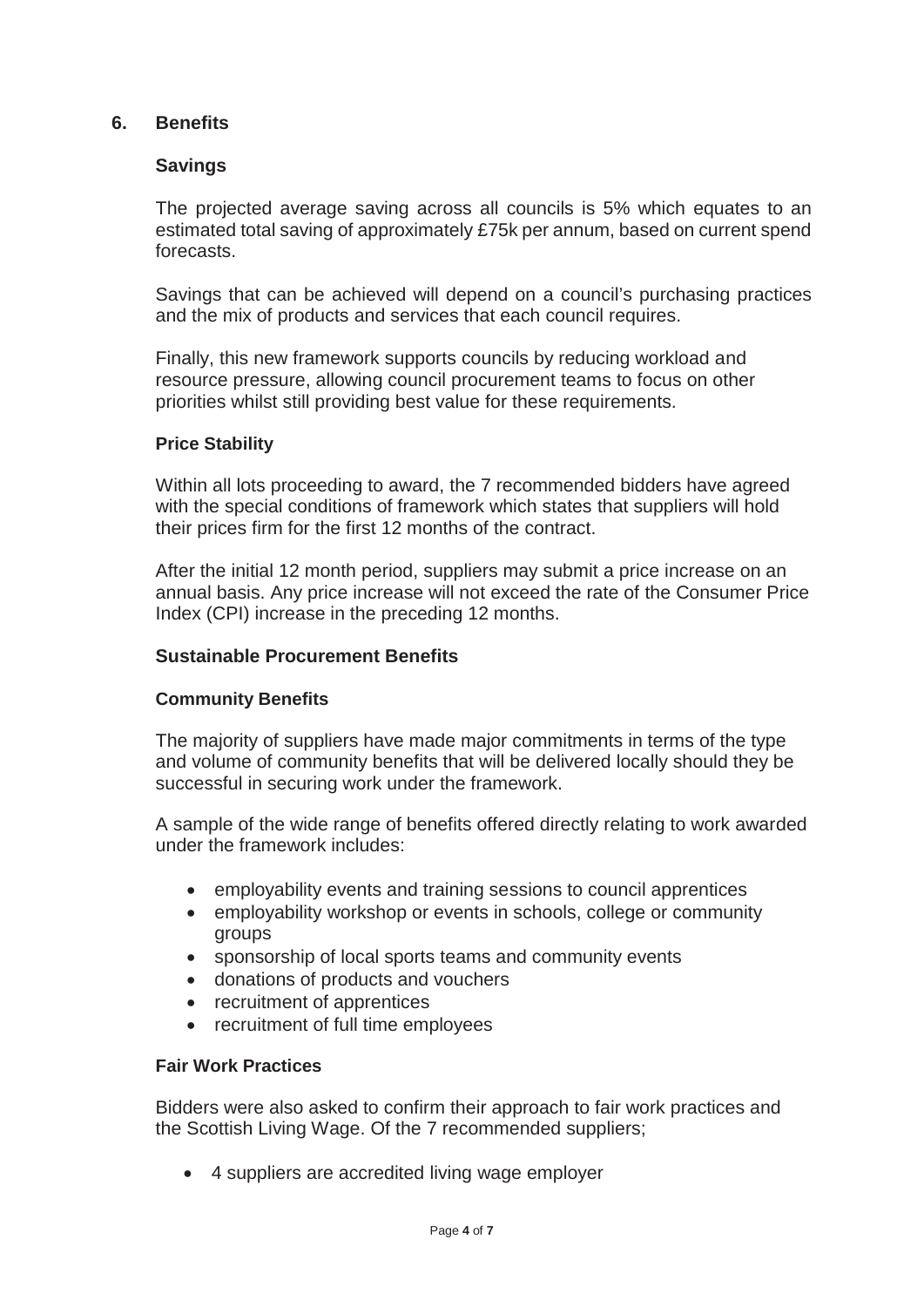- 2 suppliers pay the Scottish Living Wage or above to all employees (except volunteers, apprentices and interns)
- 1 supplier has committed to gaining the accreditation over the initial 2 year contract period.

## **Other Benefits**

The framework will provide councils with a clear pricing and delivery/ mileage charge structure, simplifying the purchase process and ensuring Best Value is achieved.

 In addition, the recommended suppliers include 2 small Scottish suppliers and 1 sole trader, supporting the Scottish economy.

An ability for the suppliers who are being awarded a place on the framework to subcontract to smaller local businesses has also been built in to the terms and conditions for this framework.

## **7. Contract Mobilisation and Management**

Each supplier will be invited to a mobilisation meeting to outline the operation of the framework, roles and responsibilities, management information requirements and community benefits commitments. Both suppliers and participating members will be issued with a mobilisation pack containing all required details to launch the framework.

In accordance with Scotland Excel's established contract and supplier management programme, this framework has been classified as a level 3 arrangement in terms of both risk and spend requiring annual supplier and user group reviews as appropriate.

## **8. Summary**

This framework for pest control services & associated products aims to maximise collaboration, promote added value and deliver best value. A range of benefits can be reported in relation to savings, price stability, sustainability and community benefits.

The Executive Sub Committee is requested to award placings on the framework to the recommended suppliers listed and marked in Appendix 2 to this report.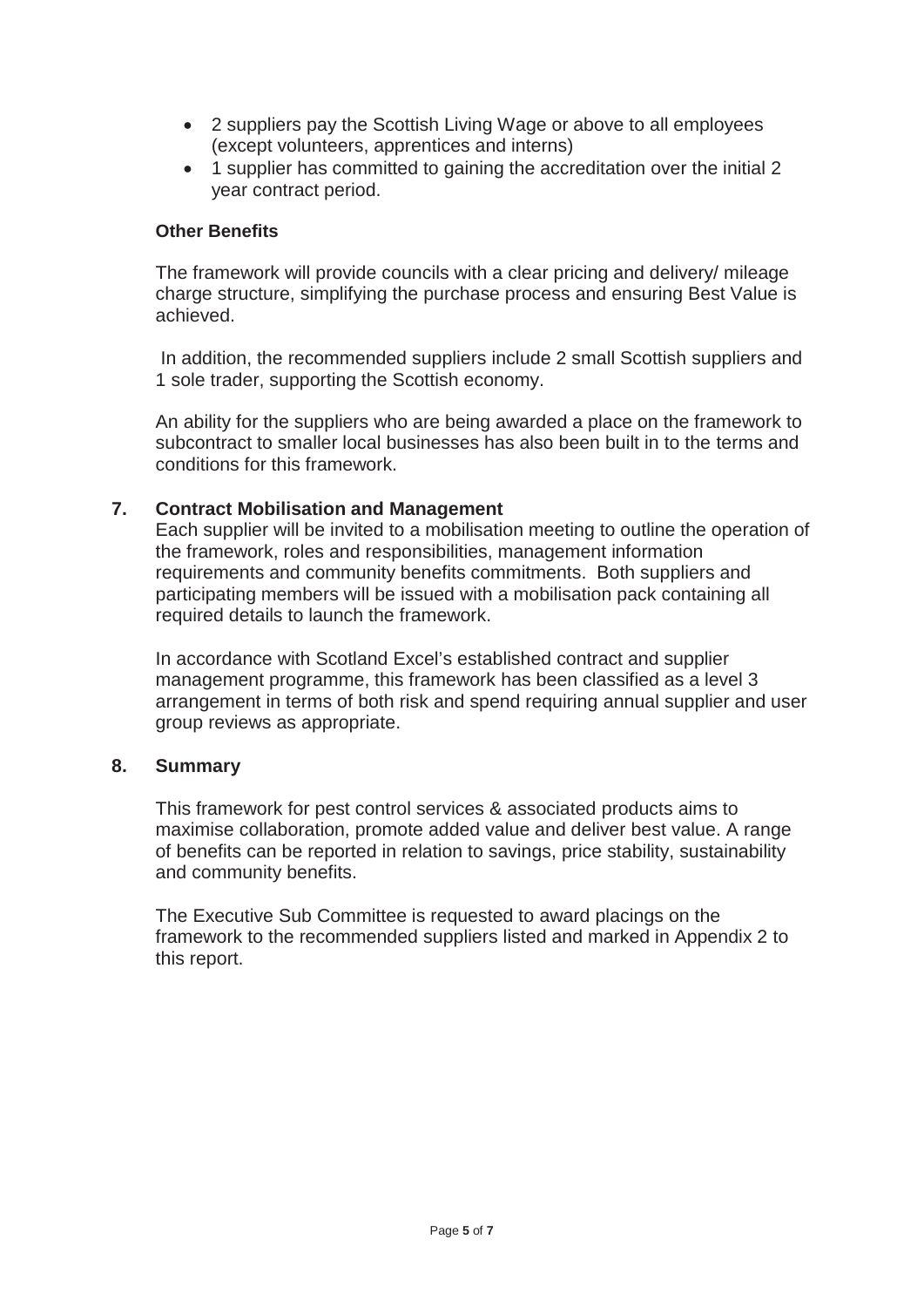# **Appendix 1 - Offers Received and SME Status**

| <b>Tenderers</b>                      | <b>SME Status</b> | Location        | <b>Lots Tendered</b> |
|---------------------------------------|-------------------|-----------------|----------------------|
| <b>Anderson Pest Prevention</b>       | Sole Trader       | Moray           | 1                    |
| <b>Graham Environmental Services</b>  |                   |                 |                      |
| Limited (t/a Graham Pest Control)     | Small             | Perth & Kinross | 1, 2                 |
| Killgerm Chemicals Limited            | Large             | West Yorkshire  | 4                    |
| Mitie Pest Control Limited            | Large             | Gloucestershire | 1, 2, 3              |
| North East Falconry Limited           | Small             | Tyne and Wear   | 1, 2, 3              |
| <b>Orbis Protect Limited</b>          | Large             | Middlesex       | 1, 2                 |
| Pestguard Services (Scotland) Limited | Small             | Renfrewshire    | 1, 2                 |

Late Offer

| Tenderers               | Location |
|-------------------------|----------|
| Rentokil Initial UK Ltd | Surrey   |

Non-compliant Offer

| <b>Tenderers</b> | Location   |
|------------------|------------|
| Ecolab Limited   | Caerphilly |

# **Appendix 2 - Scoring and Recommendations**

(Asterisk (\*) denotes recommended supplier)

| <b>Lot 1 - Pest Control Services</b>                   |              |
|--------------------------------------------------------|--------------|
| <b>Tenderer</b>                                        | <b>Score</b> |
| Graham Environmental Services Limited (t/a Graham Pest |              |
| Control)*                                              | 95.00        |
| Mitie Pest Control Limited*                            | 94.00        |
| Pestguard Services (Scotland) Limited*                 | 78.25        |
| Orbis Protect Limited*                                 | 73.50        |
| Anderson Pest Prevention*                              | 67.50        |
| North East Falconry Limited*                           |              |

| <b>Lot 2 - Bird Control Services</b>                   |            |
|--------------------------------------------------------|------------|
| <b>Tenderer</b>                                        |            |
| Graham Environmental Services Limited (t/a Graham Pest |            |
| Control)                                               | <b>Not</b> |
| Mitie Pest Control Limited                             | proceeding |
| North East Falconry Limited                            | to award   |
| <b>Orbis Protect Limited</b>                           |            |
| Pestguard Services (Scotland) Limited                  |            |